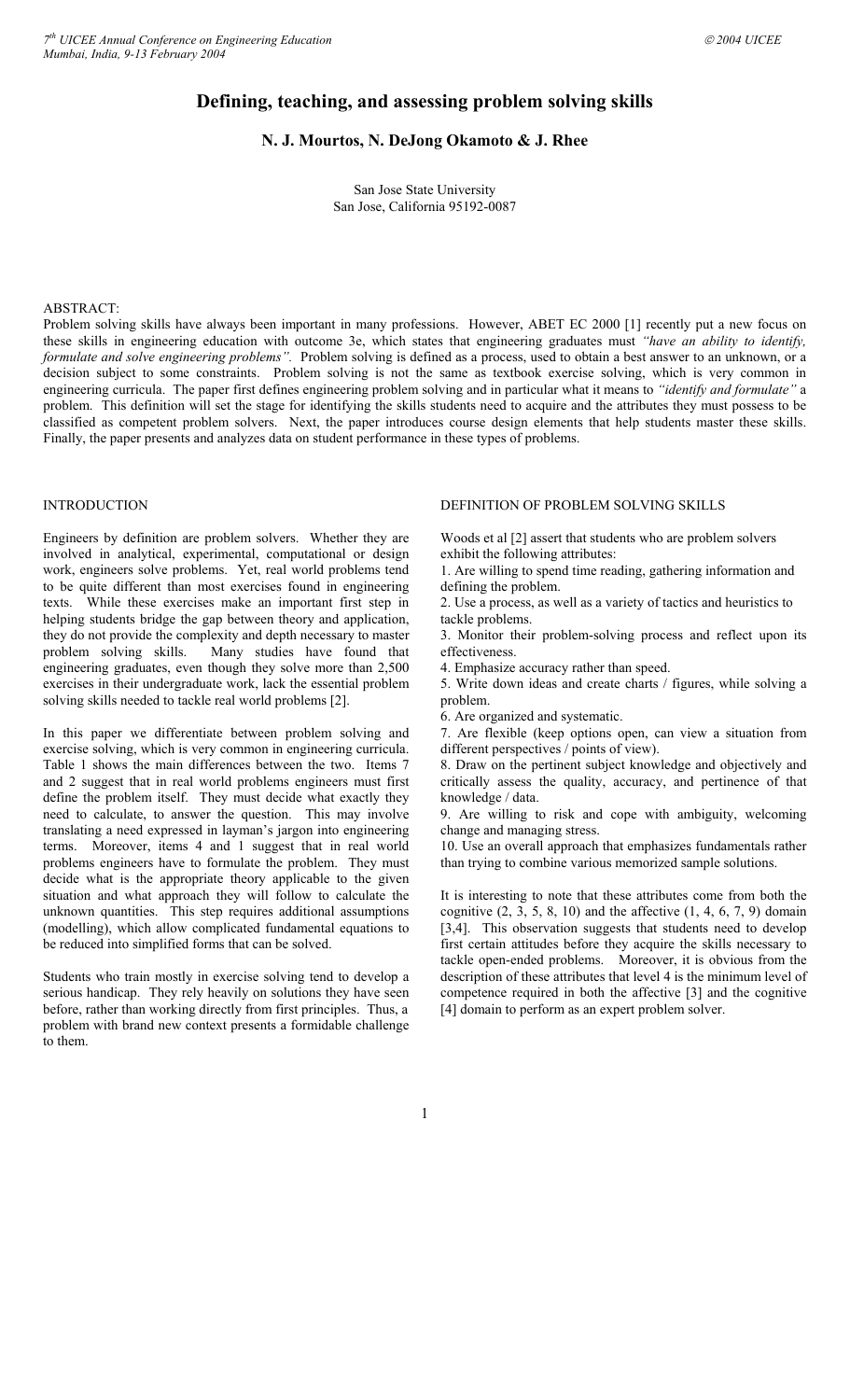Table 1. Differences between problem solving and exercise solving.

|                  | Problem Solving                   | <b>Exercise Solving</b>   |
|------------------|-----------------------------------|---------------------------|
| 1.               | Involves a process used to        | Involves a process to     |
|                  | obtain a best answer to an        | obtain the one and only   |
|                  | unknown, subject to some          | right answer for the      |
|                  | constraints.                      | data given.               |
| 2.               | The situation is ill defined.     | The situation is well     |
|                  | There is no problem statement     | defined. There is an      |
|                  | and there is some ambiguity in    | explicit problem          |
|                  | the information given.            | statement with all the    |
|                  | Students must define the          | necessary information     |
|                  | problem themselves.               | (known and unknown).      |
|                  | Assumptions must be made          |                           |
|                  | regarding what is known and       |                           |
|                  | what needs to be found.           |                           |
| 3.               | The context of the problem is     | The student has           |
|                  | brand new (i.e., the student      | encountered similar       |
|                  | has never encountered this        | exercises in books, in    |
|                  | situation before).                | class or in homework.     |
| $\overline{4}$ . | There is no explicit statement    | Exercises often           |
|                  | in the problem that tells the     | prescribe assumptions     |
|                  | student what knowledge /          | to be made, principles    |
|                  | technique / skill to use in order | to be used and            |
|                  | to solve the problem.             | sometimes they even       |
|                  |                                   | give hints.               |
| 5.               | There may be more than one        | There is usually one      |
|                  | valid approach.                   | approach that gives the   |
|                  |                                   | right answer.             |
| 6.               | The algorithm for solving the     | A usual method is to      |
|                  | problem is unclear.               | recall familiar solutions |
|                  |                                   | from previously solved    |
|                  |                                   | exercises.                |
| 7.               | Integration of knowledge from     | Exercises involve one     |
|                  | a variety of subjects may be      | subject and in many       |
|                  | necessary to address all          | cases only one topic      |
|                  | aspects of the problem.           | from this subject.        |
| 8.               | Requires strong oral / written    | Communication skills      |
|                  | communication skills to           | are not essential, as     |
|                  | convey the essence of the         | most of the solution      |
|                  | problem and present the           | involves math and         |
|                  | results.                          | sketches.                 |

COURSE DESIGN TO ADDRESS PROBLEM SOLVING **SKILLS** 

To first step in teaching problem solving skills is to adopt a methodology for approaching open-ended problems. There are many such approaches available in the literature [5,6]. We selected Wood's method [6] because it was developed specifically for engineers. The steps of this methodology are as follows:

0. Engage / Motivation

- $\triangleright$  I can do it!
- $\triangleright$  I want to do it!

1. Define the problem

- $\triangleright$  Define what the problem states
- $\triangleright$  Sketch the problem (if appropriate)
- $\triangleright$  Determine the given information
- Determine constraints
- $\triangleright$  Define criterion for judging final product

2. Explore the problem

- $\triangleright$  Determine the real objective of the problem<br> $\triangleright$  Examine issues involved
- ¾ Examine issues involved
	- $\triangleright$  Make reasonable assumptions
	- $\triangleright$  Guestimate the answer
- 3. Plan the solution
	- $\triangleright$  Develop a plan to solve the problem
	- $\triangleright$  Map out sub-problems
	- $\triangleright$  Select appropriate theory, principles, approach
	- $\triangleright$  Determine info that needs to be found

#### 4. Implement the plan

5. Check the solution (units, accuracy?)

## 6. Evaluate / Reflect

- $\triangleright$  Is it reasonable? Does it make sense?
- $\triangleright$  Were the assumptions appropriate?
- $\blacktriangleright$  How does it compare to guestimate?
- $\triangleright$  If appropriate, ask the question: is it socially / ethically acceptable?

The following examples of open-ended problems from fluid mechanics, thermodynamics, and heat transfer show how this method can be applied.

### A. Fluid Mechanics

*The party is over and it is raining hard. Your car is parked a couple of blocks away. The way to your car is open, exposed to the rain. You are wearing your new, designer clothes. You just got the first monthly statement and it hurts. You want to make sure you soak them as little as possible. You have no umbrella. You are getting ready to run as hard as you can when all of a sudden, you start doubting whether this is the best way to save your clothes. Should you walk instead? The decision is too important to leave to chance. Besides, you are an engineer. You walk back into the building, pull out a pencil and a piece of paper and start looking for the right answer…* 

1. Define the problem: Students realize that the criterion for deciding whether to walk or run will be the amount of water absorbed by their clothes in the two cases: (a) walking and (b) running the distance from the building to their car. There are absolutely no numbers given in this problem. Students need to translate the distance (2 blocks) into meters (approximately 200 m) and the "heavy rain" into a number of droplets per unit volume  $(m<sup>3</sup>)$ . The constraints are that they have no umbrella, and the way to their car is open, exposed to the rain.

2. Explore the problem: Students realize they need to calculate either the volume  $(m<sup>3</sup>)$  or the mass (kg) of water absorbed by their clothes while walking / running to their car. They realize they will get wet mostly on the top and the front of their bodies. One of the main issues in this problem, which makes it different from other problems they have seen in fluid mechanics, is that the water flow due to the rain is not continuous. Hence, they need to estimate a flow rate  $Q(m^3/s)$  from the number of droplets per unit volume, the vertical speed and the volume of each droplet. All three of these parameters need to be assumed. Additional assumptions involve the walking and running speed of the person. Moreover, to simplify the problem they assume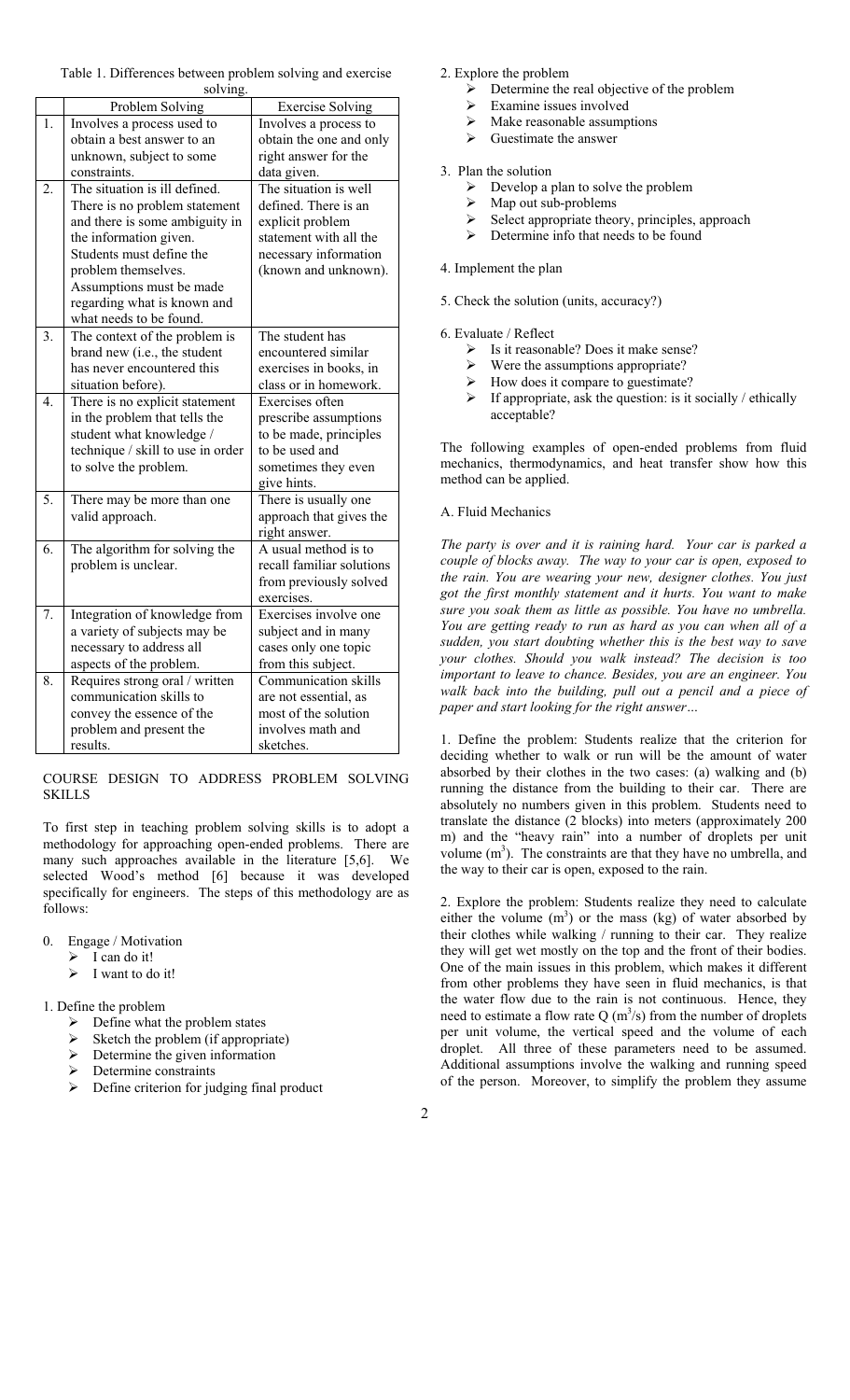that there is no wind, so the rain falls vertically at a constant speed. At this point students guess that it is probably better to run than to walk, however, their estimates of how much water is actually absorbed into their clothes in each case are not always realistic.

3. Plan the solution: Students draw a control volume around a human body of typical dimensions. They divide the problem in two parts: calculating (a) how much water enters the control volume from the top, and (b) how much water enters the control volume from the front. They define quantities such as:

 $\phi = \text{\# of droplets per unit area (m}^2)$ , per unit time (sec), and

 $\psi = \text{\#}$  of droplets per unit volume  $(m^3)$ 

They write an expression for the flow rate  $(m<sup>3</sup>/s)$  through the top surface of the control volume as:

# $Q_{top} = A_{top} \phi \upsilon_{droplet}$

where  $v_{\text{droplet}}$  is the assumed volume of a single rain droplet. Similarly, the flow rate through the front surface of the control volume can be written as:

 $Q_{front} = A_{front} V_{run/walk} \psi v_{droplet}$ 

Further examination of these two expressions reveals that while the volume of water absorbed through the top depends on time, the volume of water absorbed through the front depends only on the distance covered and the dimensions (height and width) of the control volume. This is so because there is a fixed number of droplets at any given time in the space traversed by the control volume, which they will be absorbed regardless of how fast the person moves through this space. This point is usually a revelation for most students.

4. Implement the plan: Students simply substitute into their equations the values assumed for each quantity and carry out the calculations.

5. Check the solution: Students check for (a) accuracy of their calculations and (b) correctness of units. This is especially important when new quantities are introduced, such as  $\phi$  and  $\psi$ .

6. Evaluate / Reflect: Students check whether their answer makes sense. For example, if they estimate the amount of water absorbed to be 0.5 kg that is reasonable. On the other hand, if their estimate turns out to be 15 kg (too large) or 0.5 g (too small) it would not be acceptable. In some cases students make unrealistic assumptions (ex.  $\psi = 10^6$  droplets / m<sup>3</sup>) resulting in a huge volume of water absorbed by their clothes. At this point they need to recognize this, go back, revise their assumptions, and rework their solution to get a more reasonable answer.

#### B. Thermodynamics

*A nuclear power plant whose dimensions and initial conditions are given, develops a break in its main steam line. Sensors detect the accident and cause the reactor to shut down. Because the reaction cannot be stopped instantaneously, there is some residual energy transfer from the fuel rods into the reactor vessel that decays to zero after a given amount of time. The highpressure steam in the reactor vessel leaks out of the steam line and starts to fill the primary containment compartment known as the drywell. The mixture in the drywell then enters the secondary containment compartment known as the wetwell, which contains a large mass of subcooled water. The water is used to condense steam from the accident and thus limit the pressure response. Is this design sufficient for keeping the pressure below design limits in the event of this accident?* 

1. Define the problem: This problem incorporates many technical topics discussed in an advanced thermodynamics course but leaves the details of the approach and implementation up to the student. There are three subsystems in this problem: the reactor vessel, the drywell, and the wetwell. Students realize that the mass and internal energy (in addition to all other properties) vary with time; therefore, unsteady mass and energy balances will be required to determine the pressure response in each subsystem. The maximum pressure in the drywell and the wetwell can then be compared to the design limit to determine if the criterion is met. The constraints include pressure driven flow from the reactor vessel to both containment compartments and pump flow from the wetwell back to the reactor vessel.

2. Explore the problem: The initial conditions and the criterion for judging the final answer are stated, but the applicable assumptions and available tools are not. The unsteady mass and energy balances require the evaluation of derivatives that are a function of multiple interdependent thermodynamic properties. In addition, determination of properties for a transient problem can be tedious if there are no applicable equations of state. Some numerical tools available include a simultaneous equation solver with property look-ups (EES, F-Chart Software), and Microsoft Excel with the thermophysical property module. It might be a reasonable assumption to assume that thermodynamic equilibrium exists in each compartment at each time step, such that properties can be determined. The reactor vessel can be modelled as a homogeneous mixture of steam and water. The drywell is a non-reacting mixture of air and steam. The wetwell is a two-phase system with an air and water vapor mixture above a subcooled liquid water pool. At thermodynamic equilibrium, the relative humidity is 100%. Because the mass of water vapor in the airspace is insignificant compared to the wetwell pool, computations are simplified and the error introduced is minimal if the humidity is assumed to be 0%. It can be reasoned that at steady state, much of the energy initially in the reactor vessel will end up in the wetwell pool. The students may guess that a maximum pressure will be reached at some time after the start of the accident, and will then subside to the steady state solution.

3. Plan the solution: Students write down the equations for mass and energy conservation for each subsystem. The mass flow rates are then modelled as proportional to the time dependent pressure difference between two subsystems. The derivatives in the mass and energy balances can be evaluated numerically with EES or Excel. Once the mass and internal energy of each subsystem is known at each time step, the corresponding enthalpy, pressure, and temperature can be evaluated.

4. Implement the plan: Students enter their equations into a numerical solver and carry out their calculations. Some level of programming skills and in particular systematic debugging skills are required for this assignment. Graphs showing the timedependent solutions are generated.

5. Check the solution: The solution can be compared to several benchmarks to ensure it is reasonable. Does the steady state solution make sense, and is it what was expected? Is the total mass in the system constant as dictated by control mass analysis? Does the total energy of the system increase by the amount of residual energy transfer from the fuel rods?

6. Evaluate / Reflect: Students check if the maximum pressure in the drywell and wetwell exceeds the design pressure as requested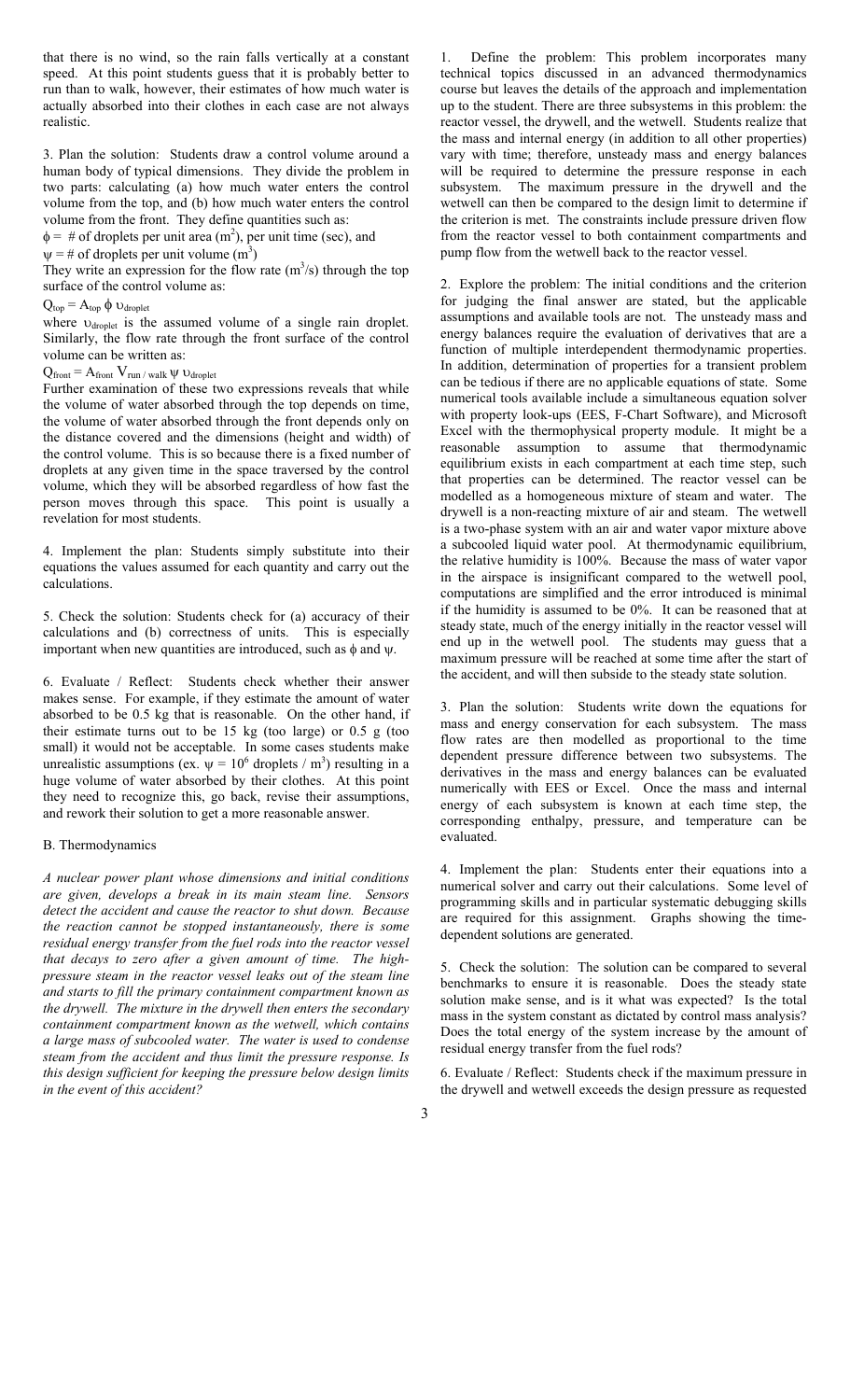by the assignment. If not, they reflect on differences between the model generated for the assignment and additional emergency response systems in actual power plants that may work to further reduce pressure responses.

#### C. Heat Transfer

*Your job is to design an experiment to determine the thermal conductivity (k) of a solid metal rod. The rod has a diameter of 7.0 cm and a length of 12 cm. The material is unknown. You may machine this rod any way you wish for your design. You may assume that the rod has a thermal conductivity in the range of 10-200 W/mK. Make sure that your uncertainty in temperature provides no more than 10% uncertainty in your calculated value of k. For ideas about equipment, you may wish to look at www.omega.com. Deliverables include a memo summarizing your design, a list of the equipment that you will use, a detailed sketch of your design, including dimensions, and a page giving sample calculations.* 

1. Define the problem: The students must find k. Since k can change with temperature, they must realize that these changes tend to be small for metals over a limited temperature range. Therefore, they are looking for k at some average temperature. The only constraints deal with the uncertainty in temperature and the shape of material given to them.

2. Explore the problem: After some brainstorming, most students realize that this problem can be solved either by assuming that the metal acts like a fin or else that heat transfer through the metal is one-dimensional (other solutions are also possible). Most students use the latter assumption. For homework exercises, students are usually told when they can assume that heat transfer is one-dimensional. Here they must design their experiment such that this assumption is valid. Students must also realize that the greater the temperature difference from one side of the metal to the other, the less the temperature uncertainty will affect the final value of k.

3. Plan the solution: For the 1-D (one dimensional) heat transfer solution, Fourier's Law applies:  $\dot{Q}_x = -kA dT/dx = -kA \Delta T/\Delta x$ .

Here *Q* is the applied rate of heat transfer (Watts in the SI system),  $\Lambda$  is the cross-sectional area of the block,  $\Delta T$  is the temperature difference between two thermocouples located towards either side of the block, and ∆*x* is the distance between the thermocouples.

4. Implement the solution: Students must provide enough insulation that heat loss through the sides of the block is negligible compared to heat loss from the end for the 1-D assumption to hold. A fan or cold water supply should be added to enhance heat loss from the end. They must include a heat source, such as a resistance heater, that provides a value of *Q* that can be measured accurately and applied to the cylinder base with negligible losses.  $\dot{Q}$  must be large enough that  $\Delta T$  is large enough for the uncertainty in temperature to have only a small effect on the final value of k. They must make sure that their thermocouples accurately measure the cylinder temperature; many of the groups use a thermally conductive paste or epoxy to help achieve this goal.

5. Check the solution: Sample calculation will prove whether or not the uncertainty in temperature has a small effect. Quick calculations comparing heat loss through the insulation to heat loss from the end can justify the 1-D assumption.

6. Evaluate/Reflect: Although students do not need to build their apparatus, they need to determine whether or not their design is practical to implement. Can their apparatus be cheaply built? Is the rate of heat transfer small enough that is can be applied with readily available resistance heaters or power supplies? Are the temperatures small enough not to burn up their insulation? If not, they must revisit their design.

### ASSESSMENT OF STUDENTS' PROBLEM SOLVING SKILLS

Open-ended problems are usually assigned in teams because research has shown that cooperative learning stimulates higher order thinking [7], which is a must for open-ended problems. Table 2 summarizes the performance of the students in the rain problem (fall 2001 and 2003) and the thermal conductivity problem (fall 2003).

|                              | Table 2. Student problem solving performance in fluid |  |
|------------------------------|-------------------------------------------------------|--|
| mechanics and heat transfer. |                                                       |  |

|                | Fluid            | Fluid     | Heat           |
|----------------|------------------|-----------|----------------|
|                | Mechanics        | Mechanics | Transfer       |
|                | <b>Fall 2001</b> | Fall 2003 | Fall 2003      |
|                | Rain             | Rain      | <b>Thermal</b> |
|                | problem          | problem   | conductivity   |
|                |                  |           | problem        |
| Score          | $N = 28$         | $N = 46$  | $N = 50$       |
| 70% or higher  | 8(29%)           | 29 (63%)  | 31 $(62%)$     |
| $60 - 69\%$    | 4(14%)           | $0(0\%)$  | $10(20\%)$     |
| $50 - 59\%$    | 6(21%)           | 3(7%)     | $1(2\%)$       |
| lower than 50% | 10(36%)          | 14 (30%)  | 8(16%)         |

In 2001 the rain problem was briefly introduced in class. Students worked in teams, without any interaction with the instructor, except during the presentation of their solution in class. In 2003 students received more guidance through an inclass discussion. However, the methodology presented here was not given to them, until after they presented their solutions in class. All the teams who received high scores spent a considerable amount of time interacting with the instructor asking questions, checking their models, assumptions, and results before turning in their final report. On the other hand, it became obvious that students who received low scores had not spent enough time on the problem.

The steps that presented the most difficulty for students were the following:

- $\triangleright$  Making a reasonable assumption for  $\psi$  (# of droplets per unit volume).
- ¾ Translating the non-continuous rain flow into water flow rate (Q) through the top and the front of the assumed control volume.
- ¾ Making a reasonable guestimate of how much water is absorbed into their clothes.
- Checking for correctness of units in the parameters they calculated.
- ¾ Recognizing that their answer (kg of water absorbed into their clothes) was not reasonable. This is a direct consequence of the fact that they could not guestimate the answer.